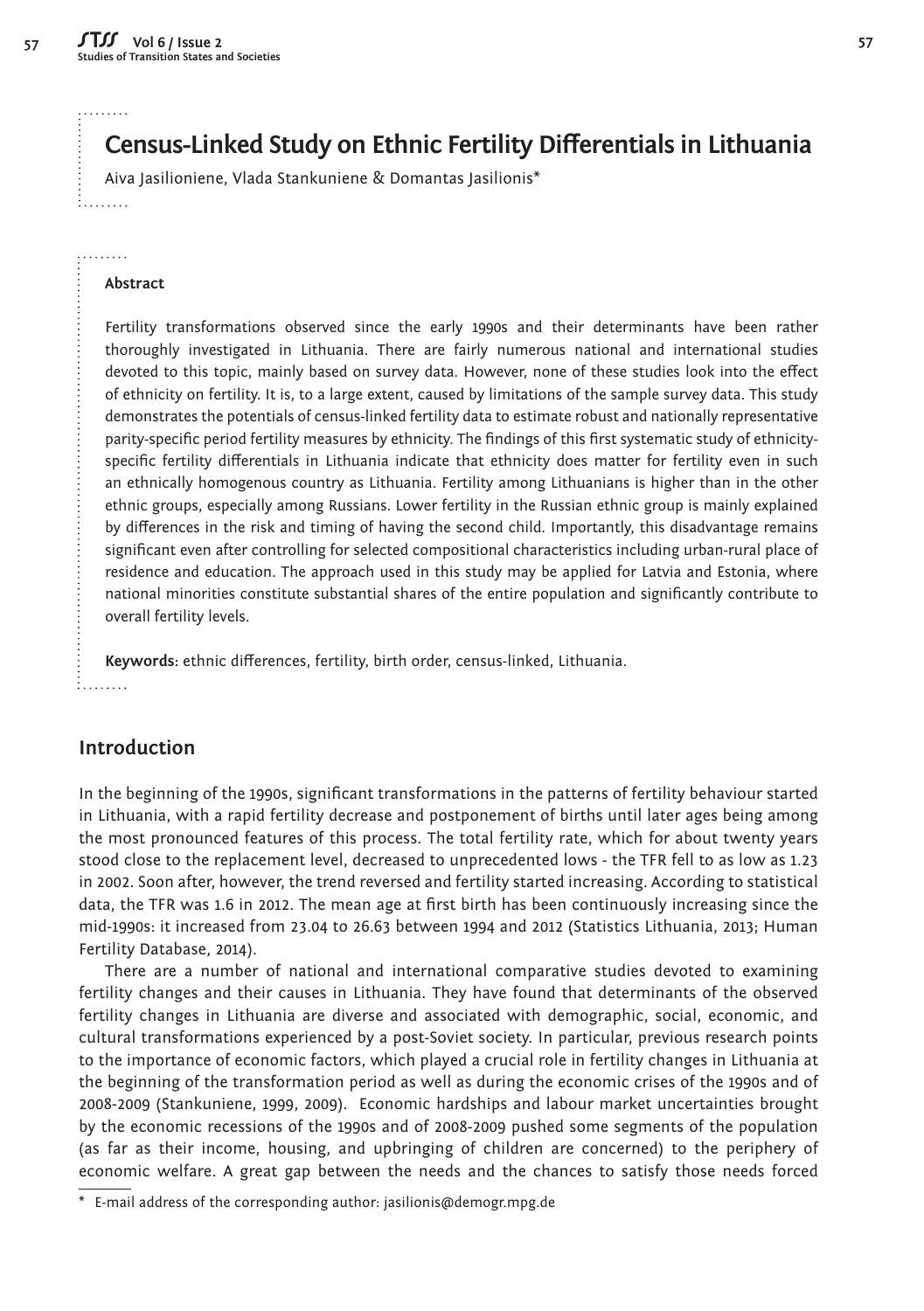significant numbers of people to change or postpone their childbearing intentions (Stankuniene & Jasilioniene, 2008). At the same time, the state family policy, which could become an important factor for positive changes in fertility by providing families with needed assistance, suffered from inconsistency, fragmentation, and short-sighted priorities inadequate to the situation (Stankuniene, 2010). Although economic factors remain very important, they are only complementary factors that augment the transformation of family and predetermine a very low fertility level. More important are cultural factors, including the increasing individualisation of the society, emancipation, liberalising attitudes and standards of behaviour, as well as access to modern contraceptive technologies, i.e. the factors that have been identified in the theory of the Second Demographic Transition as the key factors predetermining family changes and fertility decline in post-modern societies (van de Kaa, 1987, 1997; Lesthaeghe, 1995; Surkyn & Lesthaeghe, 2004). Four decades ago these factors gave rise to family transformation in the Western countries, and in the last decade of the 20th century they became visible in the countries of Central and Eastern Europe, including Lithuania.

Most of the existing analysis on the underlying fertility determinants has been performed on the basis of survey data: the Family and Fertility Survey (conducted in Lithuania in 1994-1995), the Population Policy Acceptance Survey (conducted in 2001), most recently the Generations and Gender Surveys (conducted in 2006 and 2009), and other smaller scale surveys (Stankuniene, Baublyte, Kanopiene, & Mikulioniene, 2000; Stankuniene et al., 2003; Stankuniene & Maslauskaite, 2009; Stankuniene, Maslauskaite, & Baublyte, 2013). However, none of the publications and reports based on data from these sample surveys specifically look into the effect of ethnicity on fertility. At the same time, evidence from neighbouring Latvia and Estonia suggests that ethnicity is an important determinant of fertility (Zvidrins, 1998; Puur, Põldmaa, & Sakkeus, 2009; Abuladze, Rijken, Rahnu, & van Wissen, 2013). Although national minorities constitute a smaller share in Lithuania than in Estonia and Latvia, the assessment of the magnitude of fertility differentials is important in order to develop more equitable family policy measures and to achieve more sustainable fertility changes at the country level in the future. This study aims to fill in the existing research gap by using high quality census-linked fertility data covering the entire population of Lithuania. The data used for this study allows to produce parity-specific estimates of fertility level and mean age at birth for four major ethnic groups in Lithuania: Lithuanians, Poles, Russians, and other. The study also examines whether identified ethnical variation in fertility can be explained by differences in important compositional characteristics such as education, economic activity status, and urban-rural place of residence.

### **Background**

The main obstacle to studying ethnic fertility differentials in Lithuania and in other countries is the availability and limited scope of relevant data. Furthermore, often studies are hardly comparable due to differences in the definition of ethnicity (Simon, 2007; Dubuc & Haskey, 2010). For example, some authors suggest that ethnicity is a social construct based on a type of collective sense of identity and functions beyond the limits of related attributes such as territory, citizenship, language or religion (Simon, 2007, p. 27). A large variety of data sources and definitions have been used in the studies on the demographic behaviour of ethnic groups. One of the most widely used sources of information on ethnicity is self-reported information about ethnicity from censuses or surveys. Both self-reported information about ethnicity and proxy variables such as place of birth (foreign- or native-born) or citizenship are usually used for studying ethnic differentials. Many countries and international agencies treat information about ethnicity as sensitive data that may potentially be used for discrimination or stigmatisation purposes. Even the UN recommendations for censuses in the European region suggest the ethnicity variable as optional only (a non-core topic) (United Nations Economic Commission for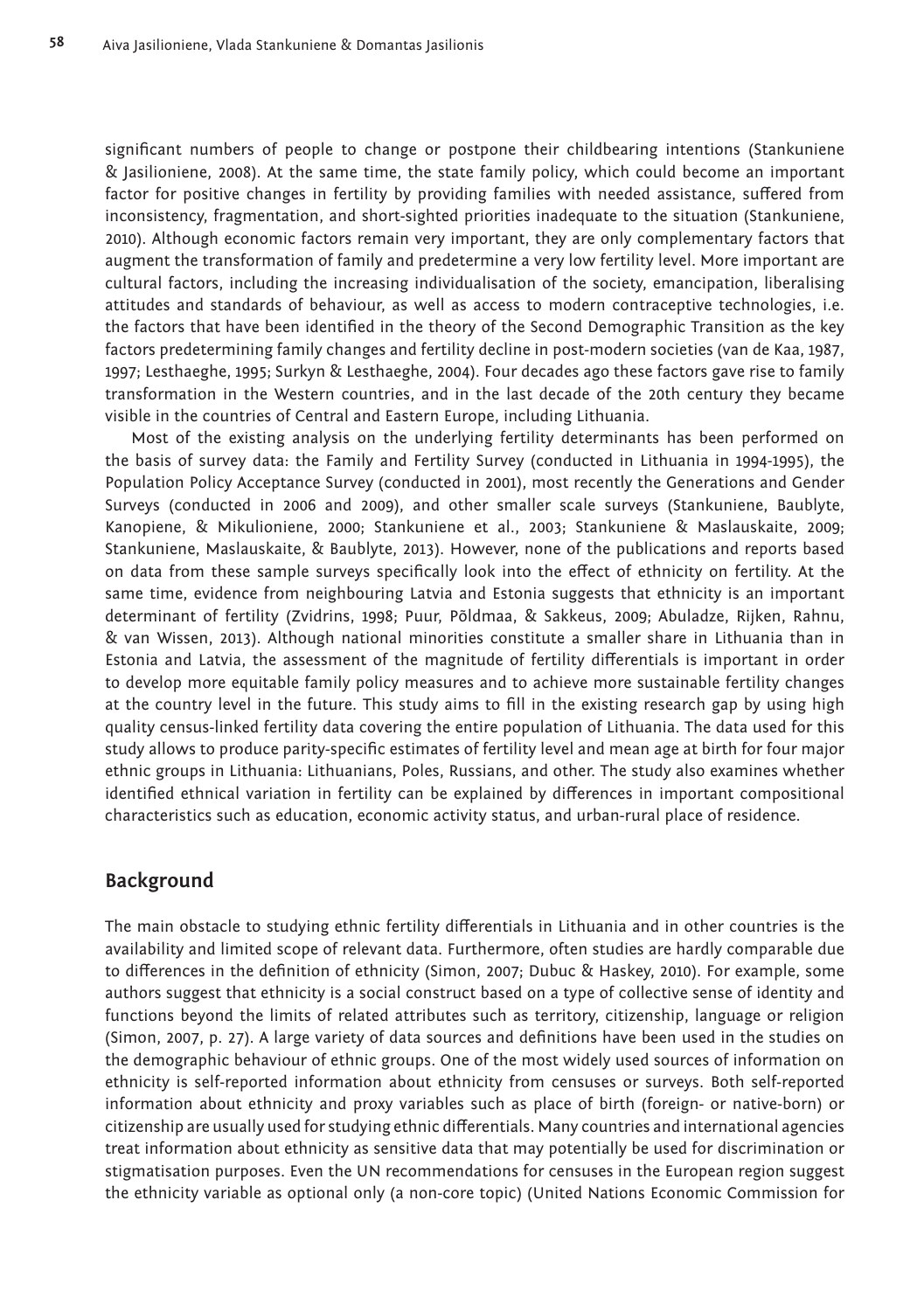Europe, 2006). Due to long-standing traditions of registration of ethnicity, the majority of former communist countries of Central and Eastern Europe (including Lithuania) still continue including the ethnicity question in population censuses and surveys (Simon, 2007).

Country-specific studies show notable differences in the definition of ethnic groups used in surveys of demographic (including fertility) behaviour. Most European countries use the definition of ethnicity based on country of origin or citizenship (Toulemon, 2004; Sobotka, 2008; Dubuc & Haskey, 2010; Coleman & Dubuc, 2010; Waller, Berrington, & James, 2012). In the Central and Eastern European region, for instance, several studies devoted to examining and comparing the fertility of native-born and foreign-born population groups have been conducted in Estonia (Katus, Puur, & Põldma, 2002; Katus, Puur, & Sakkeus, 2002; Katus & Puur, 2006; Puur et al., 2009; Abuladze et al., 2013). Importantly, Estonian studies based on the life course approach cover both first and second generation immigrants (Abuladze et al., 2013). Studies on fertility differences by ethnicity using self-reported information from censuses or surveys are less common. They usually focus on fertility behaviour and its determinants among distinctive ethnic minorities such as Turks in Germany and Bulgaria (Koytcheva, 2006; Koytcheva & Philipov, 2008; Wolf, 2014). In the USA, numerous studies using self-reported information about ethnicity and race have been conducted in order to explore the phenomenon of high fertility among Hispanic white Americans (Forste & Tienda, 1996).

Although fertility by ethnic group in Lithuania has never been thoroughly examined, some relevant (although fragmentary) data were produced in the period of the soviet rule. A large-scale study conducted in the early 1970s showed that Lithuanians had higher fertility compared to Russians and the other ethnic group, consisting of Ukrainians and Belarusians (Bondarskaya, 1977). However, the same study based on self-reported information suggested that these differences could be explained by a larger share of Lithuanians residing in rural areas. Within the urban subpopulation, the ethnicityspecific fertility estimates were rather similar across different ethnicities (Bondarskaya, 1977). A more recent comparative study, analysing fertility intentions based on the GGS survey data for 2006, did not find any statistically significant ethnic differences in Lithuania (Charton, Surkov, Stankuniene, & Baublyte, 2009). Interestingly, these findings contradict those observed in Estonia, which showed systematic differences both in fertility and fertility intentions between the population of foreign origin and native Estonians (Puur et al., 2009; Abuladze et al., 2013). The scarcity of evidence on ethnic differentials in fertility in Lithuania is, to a large extent, caused by limitations of sample survey data. Lithuanians constitute more than 80 per cent of the total population and the shares of other ethnicities are relatively small. In some situations, this is an important obstacle for obtaining statistically robust demographic indicators by ethnic group. Due to differences in definitions, study designs, and methods, evidence about the underlying determinants explaining ethnic fertility differentials is even more scarce and contradictory. Forste and Tienda (1996) suggest three mainstream explanations for the differentials. First, the social characteristics hypothesis attributes the observed fertility differentials to differences in population composition by socio-demographic or socio-economic status (especially education and income). Second, the 'minority status' hypothesis suggests that women belonging to an ethnic minority group limit family size in order to have better chances for upward social mobility (Forste & Tienda, 1996). Third, the cultural hypothesis, on the contrary, attributes differential fertility to inequities in pronatalist values and subcultures that support large families (Forste & Tienda, 1996). Several hypotheses have been developed in order to explain specific fertility patterns of ethnic minority migrants in relation to fertility in their native countries (Kulu, 2005). One of the important factors of fertility is socialisation related to the adaptation of values and norms at early life stages in the country of origin and their persistence at adult (childbearing) ages in the country of immigration (Kulu & Milewski, 2007). At the same time, the disruption hypothesis suggests that economic and psychological costs related to moving to another country cause at least a temporal decrease in fertility (Goldstein, 1973; Kulu, 2005; Persson & Hoem, 2014). The adaptation hypothesis, based on differences in the cost-benefit of children in the native and immigration countries, claims that the fertility of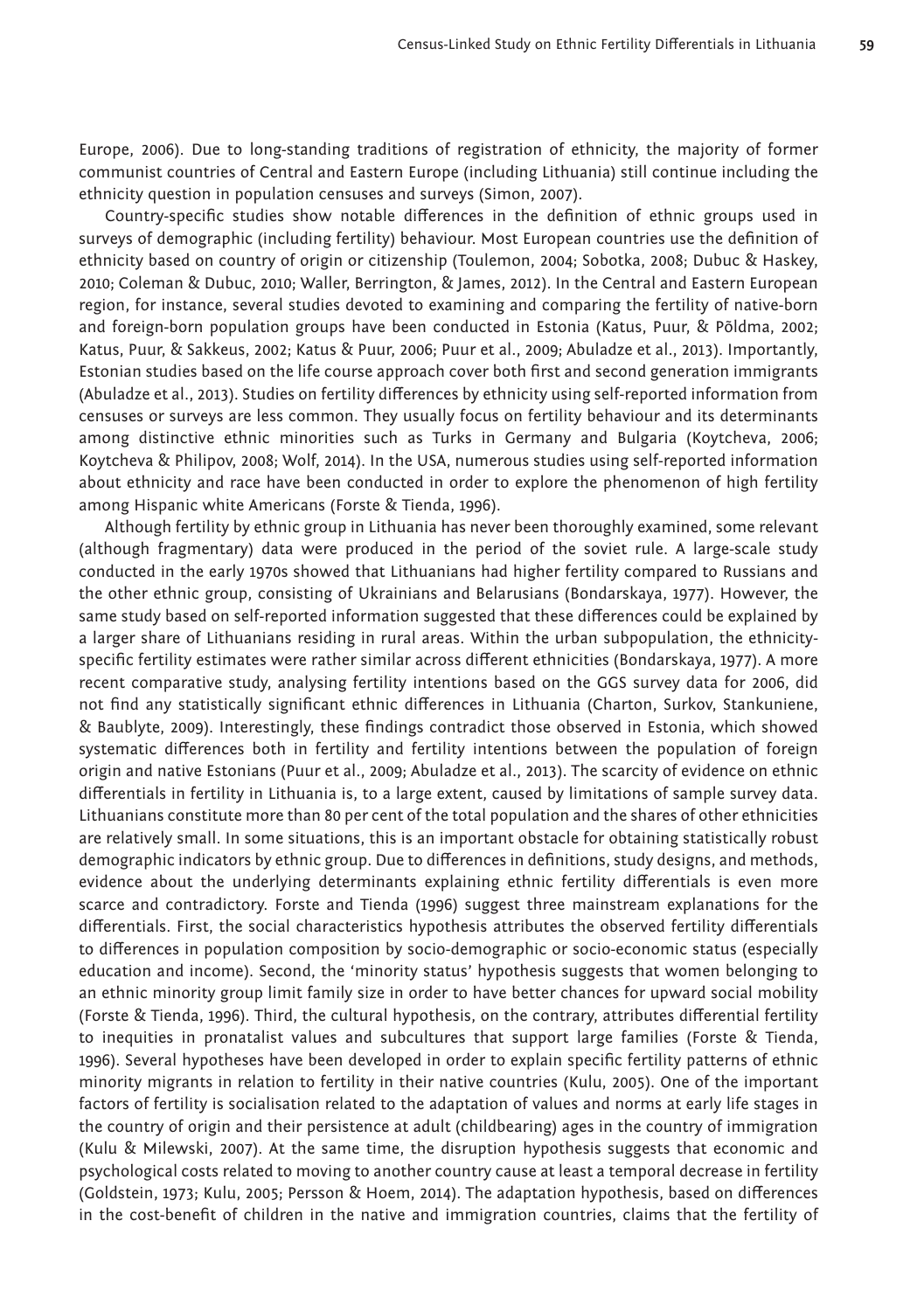ethnic minorities always tends to converge towards the level of the immigration country (Milewski, 2007). Finally, migrants can be treated as a selective group in terms of many characteristics such as health, values, and motives for migration (including family formation) (Kulu, 2005; Milewski, 2007). However, the conflicting evidence from different studies and countries suggests that there is no universal explanation for the fertility behaviour of ethnic groups or migrants.

### **Data and methods**

This study is part of the scientific project that aims at creating and analysing a multidimensional frequency dataset constructed by linking records from the 2001 Population and Housing Census of Lithuania with birth, death, and emigration records from the Population Register of Lithuania. The unique dataset obtained in the framework of this project is among the first ones of this type in the region of Central and Eastern Europe.

The dataset contains all records from the 2001 census linked with all birth, death, and emigration records from the population register for the period between April 6, 2001, when the census was conducted, and December 31, 2002. Death and emigration records are needed in order to calculate precise numbers of person-years lived by each individual during the period of observation. The linkage of records was implemented by employees of Statistics Lithuania, who have permission to work with individual level data. The census-linked dataset was implemented in two steps. In the first step, individual census and vital records were linked by means of personal identification numbers, used as unique identifiers for the same individuals. In the next step, individual level data was transformed into aggregated multidimensional frequency format, providing aggregated births and person-years for every possible combination of categories of the available variables.

The set of socio-demographic variables used for the present study includes ethnicity, mother's date of birth, birth order, marital status, education, on-going education/studying, economic activity status, and urban-rural residence. Information on ethnicity was taken from the census. Ethnicity is self-determined and the census provides the following categories of ethnicity: Lithuanian, Russian, Polish, and other. Birth order refers to the biological (true) birth order: the birth order ranks the child in relation to all of the previous live-born children of the mother. In the case of multiple deliveries, each child is counted separately depending on the sequence of birth.

The data used to calculate conventional period fertility indicators, such as the total fertility rate (TFR) and the mean age at birth (MAB), as well as to estimate the impact of ethnicity on fertility, cover all females between the exact ages of 12 and 49 and include over 1.67 million person-years of population exposure and about 51.3 thousand births. Person-years and birth counts by ethnicity are provided in Table 1, including births split by birth order. Following a general algorithm, ethnicityspecific total fertility rates were estimated by summing up age-specific fertility rates for each ethnic group. These age and parity specific rates were calculated by dividing and parity-specific birth counts in a given age category by the corresponding number of person-years of exposure estimated for all females (all birth orders combined) in the same age category.

The impact of ethnicity on fertility was estimated by applying the Poisson regression for count data with births as the dependent variable. Statistical modelling produced by the Poisson regression is the most commonly used modelling approach for such frequency data, including count data. Results obtained from the Poisson regressions are presented in the form of relative fertility rate ratios together with their 95 per cent confidence intervals. The regression analysis was performed for the second birth order births showing the most pronounced differences. For this regression, a respective subsample of females with one child was formed. Confounding effects on the ethnicity-specific regression coefficient were assessed using models controlling for age only (Model 1), additional sociodemographic variables (Models 2-6), and all variables (Model 7).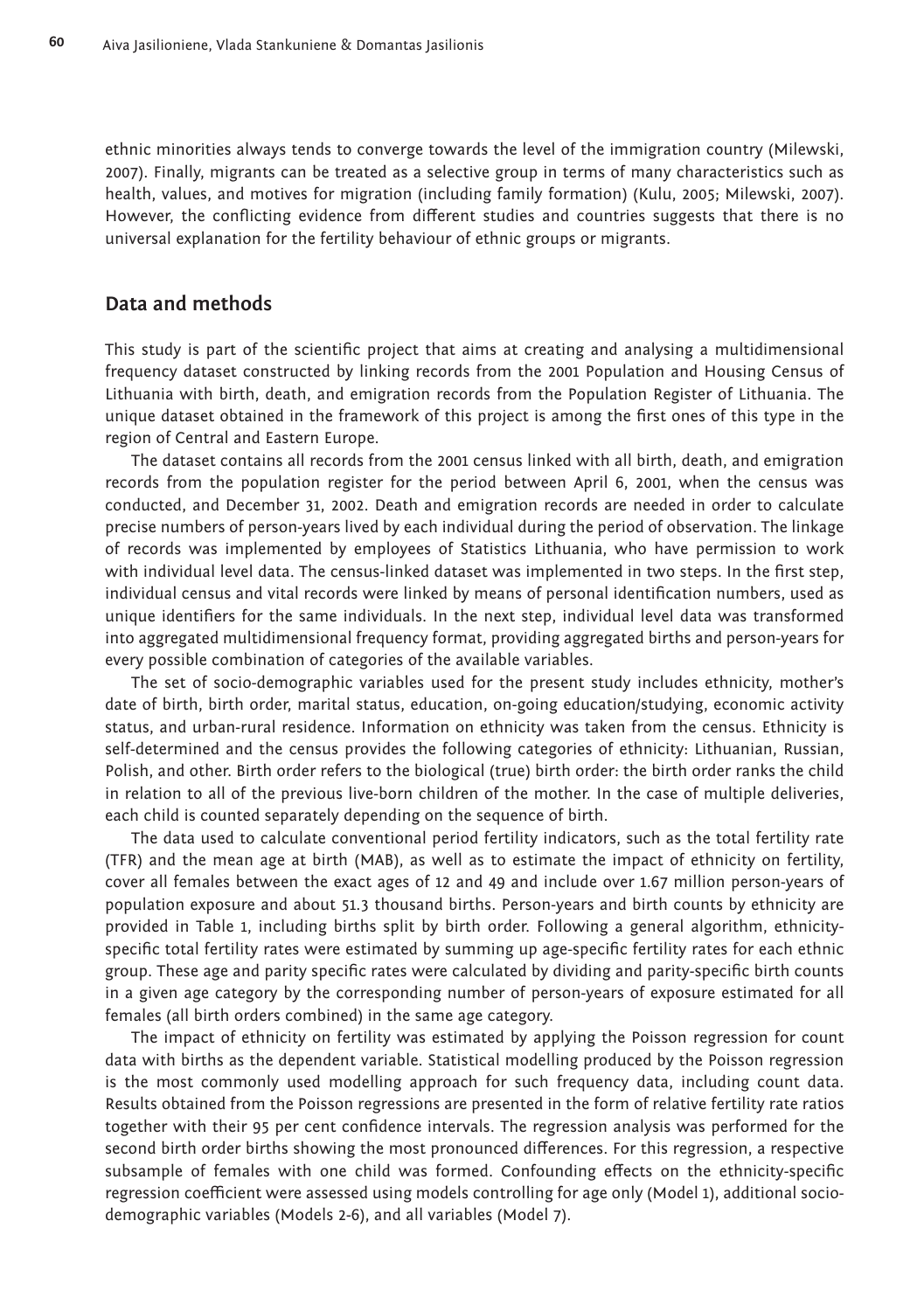|              | Lithuanian | Russian   | Polish    | Other     | Total     |
|--------------|------------|-----------|-----------|-----------|-----------|
| Person-years | 1,405,629  | 104,205   | 114,970   | 48,244    | 1,673,048 |
|              | $(84.0\%)$ | $(6.2\%)$ | $(6.9\%)$ | $(2.9\%)$ | $(100\%)$ |
| All births   | 44,102     | 2,530     | 3,464     | 1,173     | 51,269    |
|              | $(86.0\%)$ | $(4.9\%)$ | $(6.8\%)$ | (2.3%)    | $(100\%)$ |
| 1st births   | 20,773     | 1,288     | 1,661     | 547       | 24,269    |
|              | (85.6%)    | (5.3%)    | (6.8%)    | (2.3%)    | $(100\%)$ |
| 2nd births   | 14,898     | 788       | 1,225     | 379       | 17,290    |
|              | (86.2%)    | $(4.6\%)$ | $(7.1\%)$ | (2.2%)    | $(100\%)$ |
| $3rd+births$ | 8,431      | 454       | 578       | 247       | 9,710     |
|              | (86.8%)    | (4.7%)    | $(6.0\%)$ | (2.5%)    | $(100\%)$ |

**Table 1**: Population exposure and births by ethnicity, Lithuanian females aged 12-49, 2001-2002

Source: calculated by the authors according to aggregated census-linked data by Statistics Lithuania

## **Results**

Table 2 shows ethnicity and birth order-specific total fertility rates for Lithuania in 2001-2002. The results indicate that the Lithuanian and Polish ethnic groups have the highest TFR – 1.23 and 1.22 respectively, whereas the lowest TFR of 1.07 was found for the population of Russian ethnicity. Further analysis of fertility by birth order reveals that the significant differences found between the overall TFR of Russians and Lithuanians are mainly attributable to differences in the TFR for birth order 2 and 3+; the TFR for birth order 1 is fairly similar in the two population groups.

Figure 1 provides some insights about ethnicity-specific differences in both the levels and timing (age pattern) of fertility. The differences are mostly pronounced within the age interval of 22-32 years. At first glance, Polish females have a notable advantage in fertility rates against the other ethnic groups, but only between the ages of 20 and 25. After the age of 25, Polish fertility rates very rapidly decrease and this group becomes the group with the lowest fertility. A similar and even more rapid decline in fertility rates after the age of 25 can be observed also for females from the ethnic group 'others'. Despite some disadvantage observed between the ages of 22 and 24, Lithuanian females catch up and surpass Polish females, especially after the age of 28. Despite some similarities in the shape of age-specific fertility curves for Lithuanian and Russian females, Russian females systematically demonstrate substantially lower (even the lowest) fertility rates between the exact ages of 20 and 30 (Figure 1). Figure 2 further discloses differences in age-specific fertility patterns by birth order. For the first births, we found a remarkable similarity between Lithuanian and Russian females in both the

| Ethnicity               | TFR  | TFR1 | TFR <sub>2</sub> | $TFR3+$ |
|-------------------------|------|------|------------------|---------|
| Lithuanian              | 1.23 | 0.59 | 0.42             | 0.23    |
| Russian                 | 1.07 | 0.56 | 0.33             | 0.18    |
| Polish                  | 1.22 | 0.61 | 0.43             | 0.19    |
| Other<br><b>Service</b> | 1.13 | 0.55 | 0.37             | 0.22    |
| Total                   | 1.22 | 0.59 | 0.41             | 0.22    |

Table 2: Ethnicity and order-specific total fertility rates (TFR). Lithuania, 2001-2002

Source: calculated by the authors according to aggregated census-linked data by Statistics Lithuania Note: Due to rounding, the sum of order-specific TFRs does not always equal the overall TFR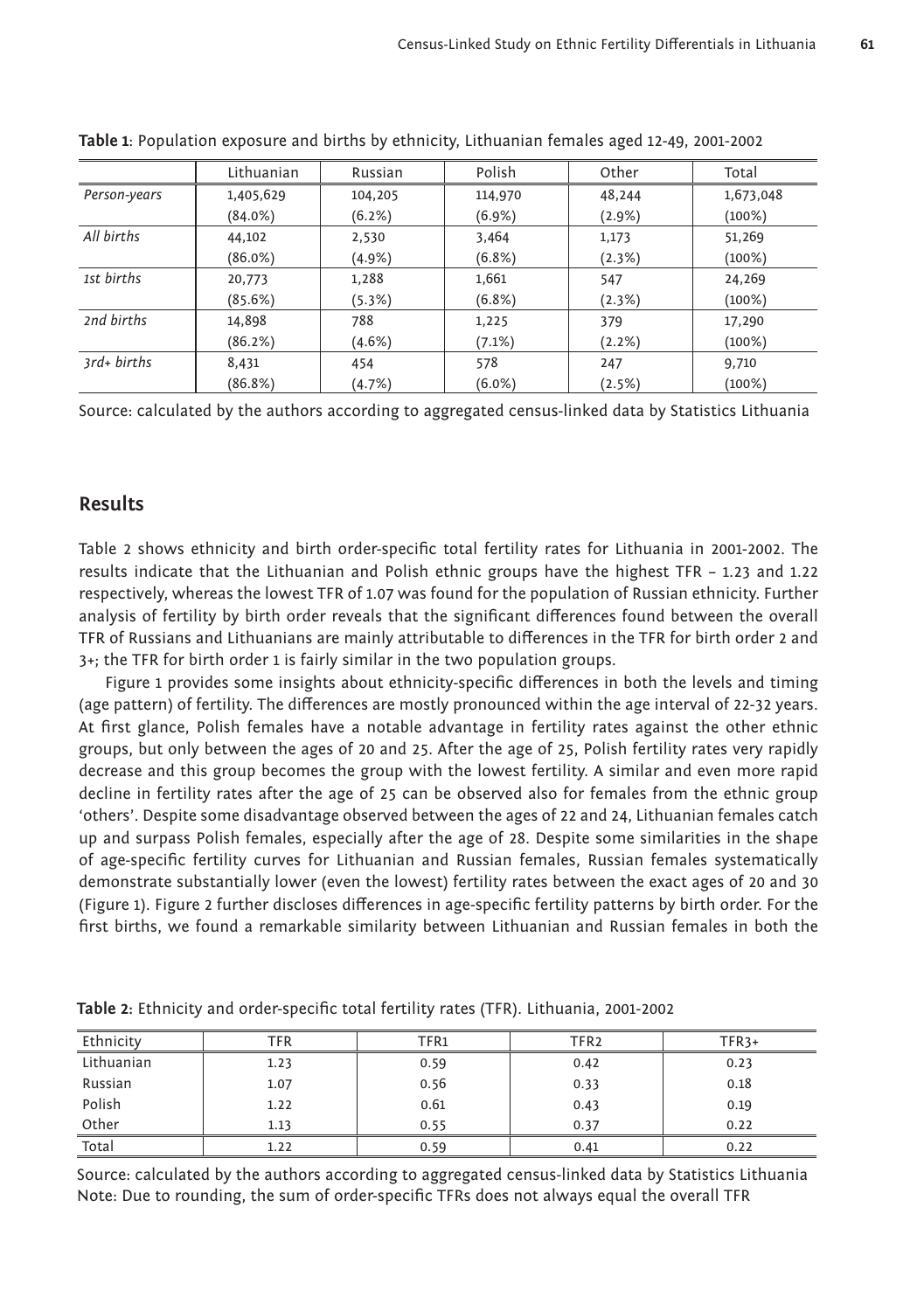

Figure 1: Ethnicity and age-specific fertility rates for all birth orders combined. Lithuania, 2001-2002 Source: calculated by the authors according to aggregated census-linked data by Statistics Lithuania



Figure 2: Ethnicity and age-specific fertility rates for the first, second, and third and higher births orders. Lithuania, 2001-2002

Source: calculated by the authors according to aggregated census-linked data by Statistics Lithuania

timing and levels of fertility rates. As for all births combined, Polish females show a distinctive pattern with highest fertility rates for first births between the exact ages of 20 and 25. A similar advantage can be also observed for 'other' females, who show a huge fertility peak at the ages of 23 and 24. The lowest fertility rates for second births concern Russian females, who show a striking disadvantage against other ethnic groups (with the exception of 'other' females aged 24-26) before the age of 30. The highest fertility for this birth order is observed for Polish (before the age of 28) and Lithuanian females. Finally, the age-specific pattern for the 3rd and higher order births disclose an advantage of Lithuanian and 'other' females, whereas Russian females again show the lowest rates, especially at the ages where the most of these births occur (Figure 2).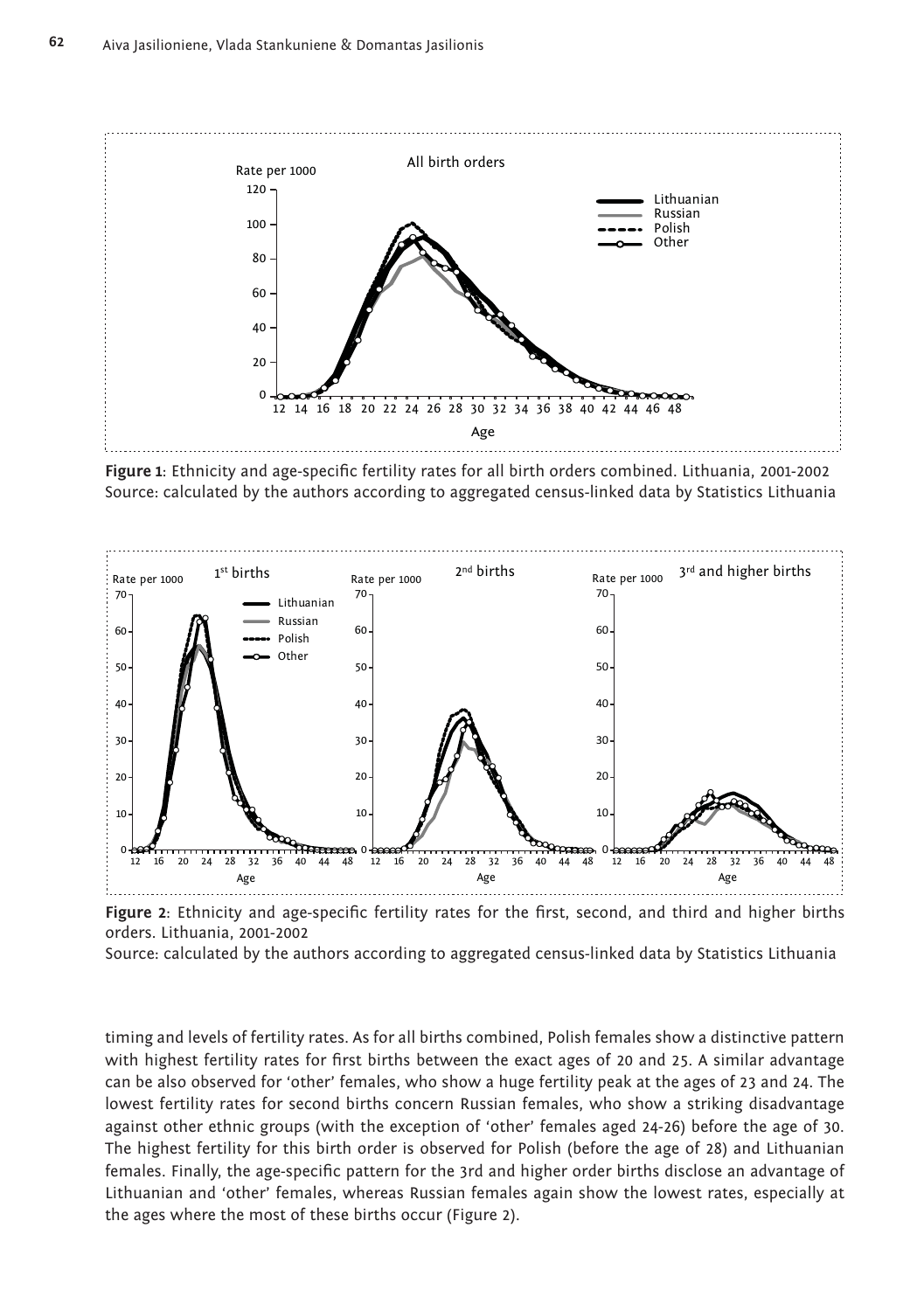| Ethnicity  | <b>MAB</b> | MA <sub>B1</sub> | MAB <sub>2</sub> | $MAB3+$ |
|------------|------------|------------------|------------------|---------|
| Lithuanian | 27.34      | 24.72            | 28.52            | 31.96   |
| Russian    | 27.37      | 24.67            | 29.54            | 31.67   |
| Polish     | 27.00      | 24.46            | 28.43            | 31.95   |
| Other      | 27.30      | 24.75            | 28.75            | 31.27   |
| Total      | 27.31      | 24.70            | 28.56            | 31.92   |

Table 3: Ethnicity and order-specific mean ages at birth. Lithuania, 2001-2002

Source: calculated by the authors according to aggregated census-linked data by Statistics Lithuania.

Table 4: Poisson regression fertility rate ratios for the second births by ethnicity. Lithuania, 2001-2002<sup>1</sup>

| Ethnicity  | Model 1       | Model 2       | Model 3       | Model 4       | Model 5       | Model 6       | Model 7       |
|------------|---------------|---------------|---------------|---------------|---------------|---------------|---------------|
|            | Age only      | Age+Mar.      | Age+Educ.     | Age+Stud.     | Age+Econ.     | Age+Resid.    | All var.      |
| Lithuanian |               |               |               |               |               |               |               |
| Russian    | $0.64*$       | $0.66*$       | $0.65*$       | $0.64*$       | $0.65*$       | $0.69*$       | $0.72*$       |
|            | $0.60 - 0.69$ | $0.61 - 0.71$ | $0.61 - 0.70$ | $0.60 - 0.69$ | $0.60 - 0.70$ | $0.64 - 0.74$ | $0.67 - 0.77$ |
| Polish     | $0.90*$       | $0.90*$       | $0.92*$       | $0.89*$       | $0.91*$       | $0.87*$       | $0.88*$       |
|            | $0.85 - 0.96$ | $0.84 - 0.95$ | $0.87 - 0.98$ | $0.84 - 0.95$ | 0.86-0.97     | $0.82 - 0.93$ | $0.83 - 0.93$ |
| Other      | $0.77*$       | $0.78*$       | $0.78*$       | $0.77*$       | $0.77*$       | $0.80*$       | $0.83*$       |
|            | $0.69 - 0.85$ | $0.70 - 0.87$ | $0.70 - 0.86$ | $0.69 - 0.85$ | $0.70 - 0.86$ | $0.72 - 0.89$ | $0.74 - 0.92$ |

 $*$  second birth rate ratios are statistically significant (p<0.05)

Source: calculated by the authors according to aggregated census-linked data by Statistics Lithuania

Ethnicity-specific estimates of the mean age at birth by birth order, presented in Table 3, demonstrate that the overall mean age at birth is rather similar across the ethnic groups of Lithuania. The same conclusion can be made about the mean age at first as well as at third and higher order birth. More pronounced ethnic differences are found in the mean age at second birth, with Russians being most diverged from the other ethnicities. Russian mothers give birth to their second child on average about one year later than mothers of Lithuanian, Polish, or 'other' ethnicities.

Ethnic groups in Lithuania are quite unevenly distributed by educational level and place of residence (e.g., the majority of the Russian population resides in urban areas). In order to check whether compositional differences can explain the discovered differences in the risk of second births, models controlling for additional variables were tested. The findings suggest that although some effects of compositional differences by education, urban-rural residence, marital status, and economic activity status are evident, they do not change the direction of the observed ethnicity gradient of second births (Table 4). Out of the five control variables, the urban-rural place of residence variable has the most significant effect. After controlling for all variables under study (Model 7), a lower risk of second births in other than Lithuanian ethnic groups (especially among Russian females) remains pronounced.

<sup>1</sup> Lithuanian ethnicity is used as the reference group. Model 1 – controlled for age only; Model 2 –controlled for age and marital status; Model 3 – controlled for age and education; Model 4 – controlled for age and studying; Model 5 – controlled for age and economic activity status; Model 6 – controlled for age and place of residence; Model 7 – controlled for all variables: age, marital status, education/studying, economic activity, and place of residence.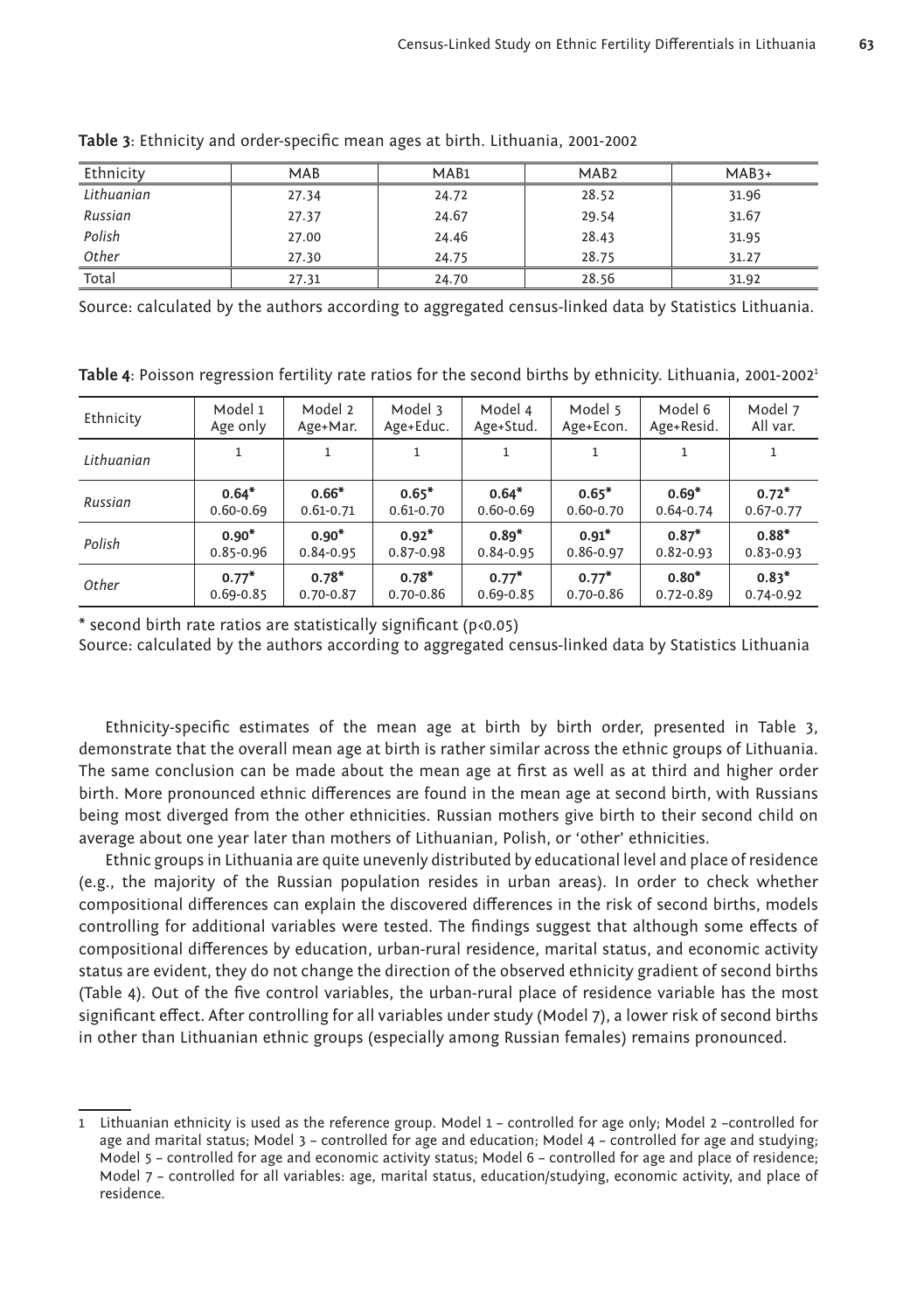### **Discussion and conclusion**

This study demonstrates the potentials of census-linked fertility data for estimating robust and nationally representative parity-specific period fertility measures by ethnicity, even for such a small and ethnically homogenous country as Lithuania. Using survey data, obtaining reliable and statistically significant estimates of this kind is virtually impossible. The approach used in this study may be applied also for Latvia and Estonia, where national minorities constitute substantial shares of their populations. Understanding the scale and determinants of the lower fertility of specific ethnic groups is important because population groups with lower fertility eventually depress the overall fertility level of a country.

The findings of this first systematic study of ethnicity-specific fertility differentials in Lithuania indicate that ethnicity does matter for fertility even in a small and ethnically homogenous country. Fertility among Lithuanians is higher than in the other ethnic groups, especially among Russians. The lower fertility in the Russian ethnic group is mainly explained by differences in the risk of having a second child. Importantly, this disadvantage remains significant even after controlling for selected compositional characteristics, including urban-rural place of residence and education. This finding implies that the observed differences cannot be fully explained by the 'social characteristics' hypothesis, suggesting the decisive role of compositional differences for ethnicity-specific differentials such as possible disadvantages in education or income. It is important to note that our study covers the period of recovery from the economic crisis, which followed the dramatic socio-economic and political transformations of the early and mid-1990s. If the other ethnic groups suffered more from economic problems than the Lithuanian group, we could expect to observe more pronounced differences, especially in the mean ages at birth (which may be influenced by postponement of births until later ages). Some postponement effect can be observed for the second and higher order births and mostly concerns Russian females. The modelling results and existing evidence suggesting that income in Lithuania (in general) is closely related to the level of education also do not support the 'minority status' hypothesis. Since our findings indicate rather modest differences in the levels of fertility (as reflected by total fertility rates), we may speculate that this is some evidence supporting the 'adaptation hypothesis' and a further convergence of fertility levels may be expected in the future. The main obstacle for such convergence is the postponement of second and higher order births among Russian and Other females.

The results on Lithuania are similar to those on ethnic fertility differentials in Estonia and Latvia, suggesting that fertility behaviour of ethnic minorities in the three Baltic countries is somehow different from that of their ethnic majorities - Estonians, Latvians, and Lithuanians. In Latvia and Estonia, ethnicities originating from the Slavic countries of the former Soviet Union are found to exhibit younger childbearing age, lower level of childlessness and lower progression to second and subsequent births as compared to Estonians and Latvians, respectively (Zvidrins, 1998; Katus, Puur, & Sakkeus, 2002; Sakkeus, 2000; Puur, Põldma, & Sakkeus, 2009). Additionally, fertility patterns of Russian speaking minorities seem to be similar to those observed in their home regions (Barkalov, Dörbritz, & Kirmeyer, 1999; Katus, Puur, & Sakkeus, 2002).

This study provides new evidence to the scarce existing literature on fertility patterns of distinct ethnic groups in Lithuania and the Baltic region. At the same time, it stimulates further investigation of the factors responsible for the identified ethnicity differentials. The observed differences in fertility behaviour should be taken into account in formulating more equitable family policies in Lithuania.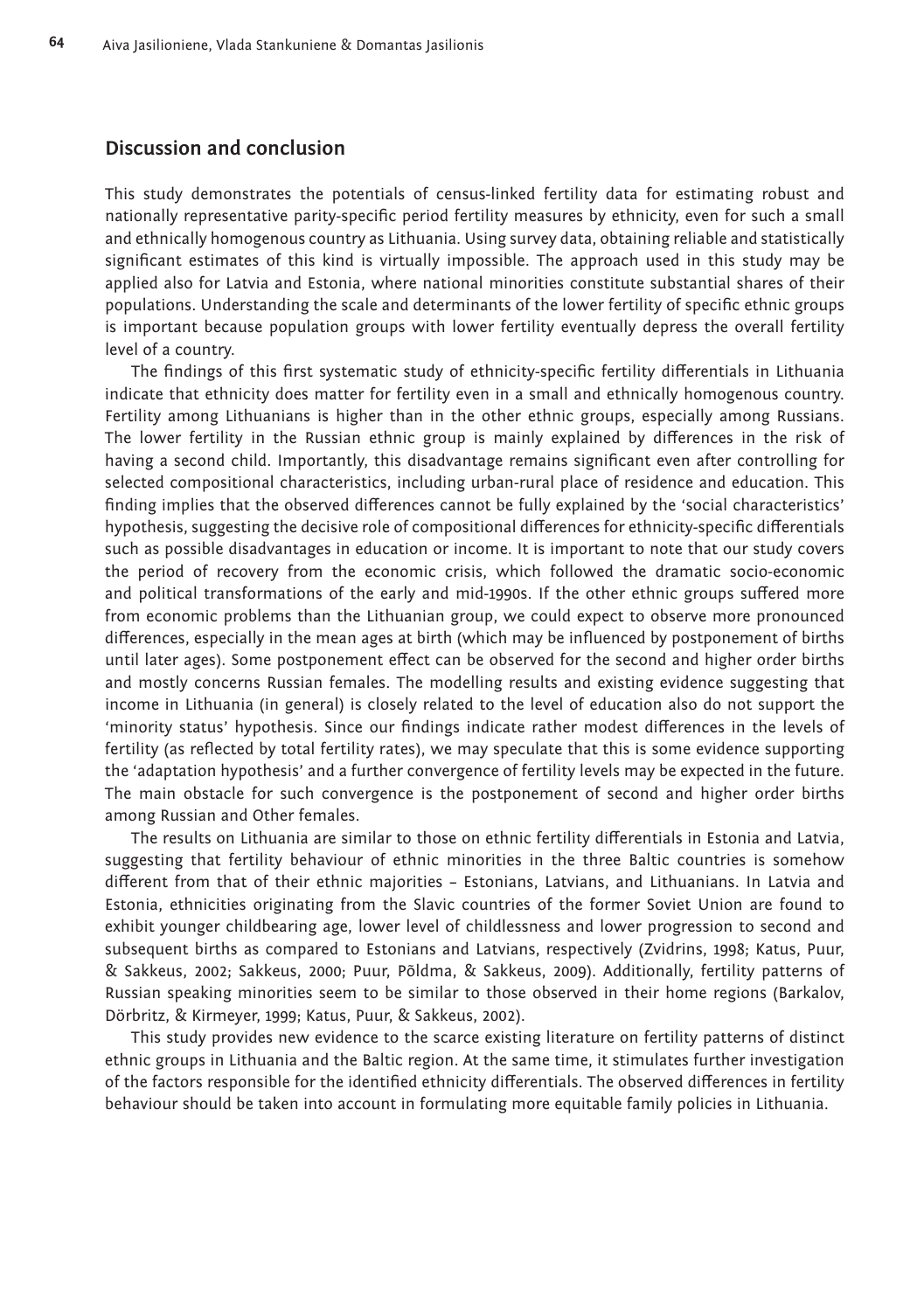## **References**

. . . . . . . . .

- Abuladze, L., Rijken, A., Rahnu, L., & van Wissen, L. (2013). Migration effects of fertility. The case of Russian migrants in Estonia. Proceedings from the *XXVII IUSSP International Population Conference*. Busan, South Korea: IUSSP.
- Barkalov, N., Dörbritz, J., & Kirmeyer, Sh. (1999). Fertility characteristics of the Baltic populations: a parityprogression view. In A. Kasemets (Ed.) *Society, Parliament and Legislation* (151-164). Tallinn: Chancellery of Riigikogu.
- Bondarskaya, G.A. (1977). *Rozhdaiemostj v SSSR (Etnodemograficheskij aspekt) [Fertility in the USSR (Etnodemographic aspect)]*. Moscow: Statistika.
- Charton L., Surkov, S., Stankuniene, V., & Baublyte, M. (2009). Intentions de fecondite et naissances en France, Lituanie et Russia. *RECEO (Revue d'études comparatives Est-Ouest), 40*(3-4), 209-240.

Coleman D. A., & Dubuc S. (2010). The fertility of ethnic minorities in the UK, 1960s–2006. *Population Studies*, *64*(1), 19-41.

- Dubuc S., & Haskey J. (2010). *Ethnicity and fertility in the United Kingdom. In: J. Stillwell & M. van Ham (Eds.), Ethnicity and integration. Understanding population trends and processes* 3 (63-81). Dordrecht: Springer.
- Forste, R., & Tienda, M. (1996). What's Behind Racial and Ethnic Fertility Differentials? *Population and Development Review, 22*, 109-133.

Goldstein, S. (1973). Interrelations between migration and fertility in Thailand. *Demography, 10*(2), 225-241.

- Human Fertility Database. (2014). Max Planck Institute for Demographic Research (Germany) and Vienna Institute of Demography (Austria). Available at: www.humanfertility.org
- Katus, K., Puur, A., & Põldma, A. (2002). *Eesti põlvkondlik rahvastikuareng [Cohort Population Development in Estonia]. EKDK WP D-2*. Tallinn: Estonian Interuniversity Population Research Centre.
- Katus, K., Puur, A., & Sakkeus, L. (2002). Immigrant population in Estonia. In: W. Haug, P. Compton, & Y. Courbage (Eds.), *The demographic characteristics of immigrant populations. Population Studies* No. 38 (131-192). Strasbourg: Council of Europe Press.

Katus, K., & Puur, A. (Eds.) (2006). *Eesti rahvastikuarengu raamat [Population Development in Estonia]. EKDK WP D-5*. Tallinn: Estonian Interuniversity Population Research Centre.

- Kulu, H. (2005). Migration and fertility: Competing hypotheses re-examined. *European Journal of Population, 21*(1), 51-87.
- Kulu, H., & Milewski, N. (2007). Family change and migration in the life course: An introduction. *Demographic Research Special Collection, 6*, 567-590.
- Koytcheva, E. (2006). Social-demographic differences of fertility and union formalion in Bulgaria before and *after the start of the societal transition. Inauguraldissertation zur Erlangung des akademischen Grades eines Doktors der Wirtschafts- und Sozialwissenschaften*. Rostock: Universität Rostock, Wirtschafts- und Sozialwissenschaftliche Fakultät.
- Koytcheva, E., & Philipov, D. (2008). Bulgaria: Ethnic diff erentials in rapidly declining fertility. *Demographic Research, 19* (Special Collection 7), 361-402.
- Lesthaeghe, R. (1995). The Second demographic transition in Western countries: An interpretation. In: K. O. Mason & A.M. Jensen (Eds.), *Gender and Family Change in Industrialized Countries* (17-62). Oxford: Clarendon Press.
- Milewski, N. (2007). First child of immigrant workers and their descendents in West Germany: interrelation of events, disruption, or adaptation? *Demographic Research, 17*(29), 859-896.
- Persson, L., & Hoem, J. M. (2014). Immigrant fertility in Sweden, 2000-2011: A descriptive note. *Demographic Research, 30*, 887-898.
- Puur, A., Põldma, A., & Sakkeus, L. (2009). Fertility patterns among foreign-origin population: the evidence from Estonia. *Proceedings from the XXVI IUSSP International Population Conference*. Marrakech (Morocco): IUSSP.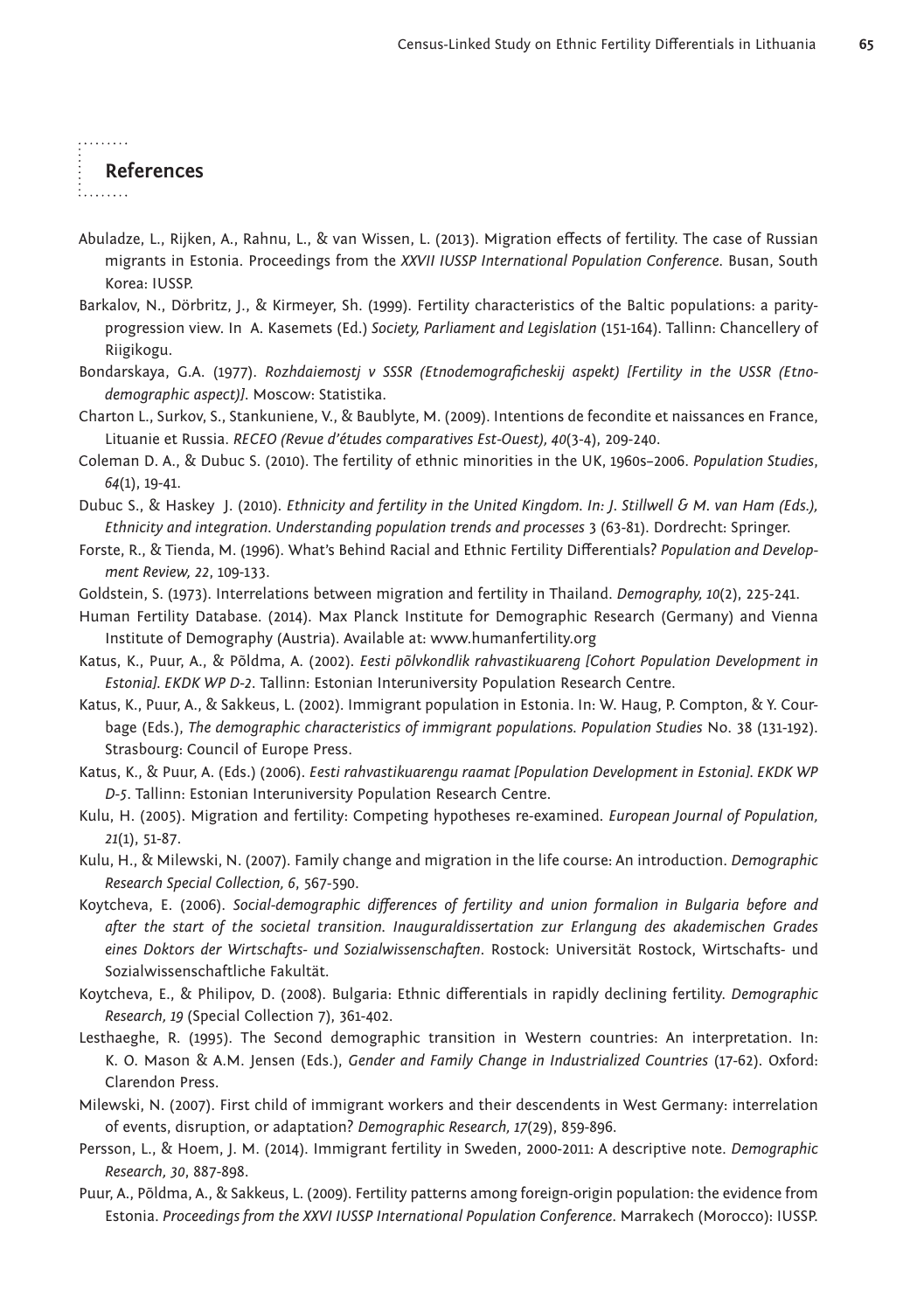- Sakkeus, L. (2000). Demographic behaviour patterns of immigrants and national minority of the same ethnic background: Case of Estonia. *TRAMES, 3*, 268-285.
- Simon, P. (2007). '*Ethnic' statistics and data protection in the Council of Europe countries. Study Report. European Commission against Racism and Intolerance*. Strasbourg: Council of Europe.
- Sobotka, T. (2008). Overview Chapter 6: The diverse faces of the Second demographic transition in Europe: Childbearing Trends and Policies in Europe. *Demographic Research, 19 (Special Collection 7)*, 171-224.
- Stankuniene, V. (1999). Fertility changes in Lithuania: adaptation or new pattern. *Revue Baltique, 13*, 152-168.
- Stankuniene, V. (2009). Family transformation and fertility. In V. Stankuniene & D. Jasilionis (Eds.), *The Baltic countries: Population, family and family policy* (25-35). Vilnius: Institute for Social Research.
- Stankuniene, V. (2010). Changing fertility in Lithuania during the last two decades. *Gesis, 1*, 10-17.
- Stankuniene, V., Baublyte, M., Kanopiene, V., & Mikulioniene, S. (2000). *Fertility and Family Surveys in Countries of the ECE Region*. Lithuania. New York, Geneva: United Nations.
- Stankuniene, V., & Jasilioniene, A. (2008). Lithuania: fertility decline and its determinants. *Demographic Research, 19*, 705-742.
- Stankuniene, V., Jonkaryte, A., Mikulioniene, S., Mitrikas, A.A., & Maslauskaite, A. (2003). *Seimos revoliucija? Issukiai seimos politikai [Family revolution? Challenges for Family Policy]*. Vilnius: Institute for Social Research.
- Stankuniene, V., & Maslauskaite, A. (Eds.) (2009). *Lietuvos seima: tarp tradicijos ir naujos realybes [The Lithuanian Family: Between Tradition and New Realities]*. Vilnius: Institute for Social Research.
- Stankuniene, V., Maslauskaite, A., & Baublyte M. (2013). *Ar Lietuvos seimos bus gausesnes? [Are Families to Be Larger in Lithuania?]*. Vilnius: Lithuanian Social Research Centre.
- Statistics Lithuania. (2002). *Population by Sex, Age, Ethnicity and Religion. Results of the 2001 Population and Housing Census in Lithuania*. Vilnius: Statistics Lithuania.
- Statistics Lithuania. (2012a). *Online Database: Population at the beginning of the year by ethnicity*. Vilnius: Statistics Lithuania. Available at: www.stat.gov.lt.
- Statistics Lithuania (2012b). *Lithuanian 2011 Population Census in Brief*. Vilnius: Statistics Lithuania.
- Statistics Lithuania (2013). *Demographic Yearbook 2012*. Vilnius: Statistics Lithuania.
- Surkyn, J., & Lesthaeghe, R. (2004). Value orientations and the Second demographic transition (SDT) in Northern, Western and Southern Europe: An update. *Demographic Research, 3*, 45-86.
- Toulemon, L. (2004). The fertility of immigrants: new facts, new approach. *Population and Societies* 400: 1-4.
- United Nations Economic Commission for Europe (2006). *Conference of European Statisticians Recommendations for the 2010 Censuses of Population and Housing*. New York and Geneva: United Nations.
- Van de Kaa, D. J. (1987). *Europe's Second demographic transition. Population Bulletin 42*(1). Washington: Population Reference Bureau.
- Van de Kaa, D. J. (1997). Options and sequences: Europe's demographic patterns. *Journal of Australian Population Association 14*(1), 1-29.
- Waller L., Berrington A., & James, R. (2012). *Understanding recent migrant fertility in the United Kingdom. Working Paper Nr. 27*. Southampton: ESRC Centre for Population Change.
- Wolf, K. (2014). *Fertility of Turkish migrants in Germany: Duration of stay matters. MPIDR Working Paper WP 2014- 001*. Rostock: Max Planck Institute for Demographic Research.
- Zvidrins, P. (1998). *Final Report on the project 'Changes of the Ethnic Structure and Characteristics of Minorities in Latvia'*. Riga: University of Latvia.

**Aiva Jasilioniene** is a research scientist at the Max Planck Institute for Demographic Research. Her main research interests include fertility and family patterns at national and international levels and methods of measuring fertility. She is a coordinator of the Human Fertility Database, a project by the Max Planck Institute for Demographic Research and Vienna Institute of Demography.